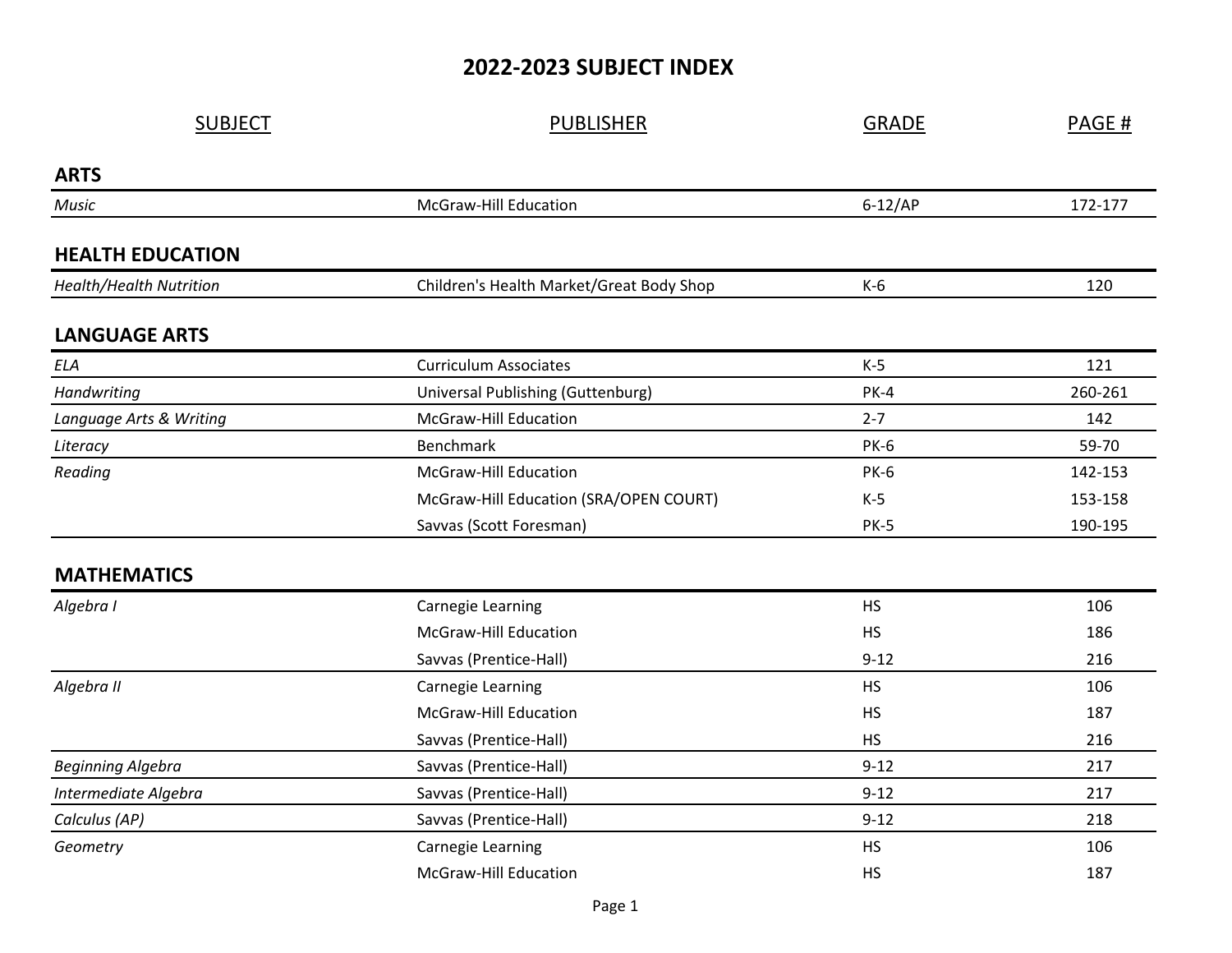|                            | Savvas (Prentice-Hall)       | <b>HS</b>    | 216       |
|----------------------------|------------------------------|--------------|-----------|
| 2022-2023 SUBJECT INDEX    |                              |              |           |
| <b>SUBJECT</b>             | <b>PUBLISHER</b>             | <b>GRADE</b> | PAGE #    |
| <b>MATHEMATICS (CON'T)</b> |                              |              |           |
| <b>Mathematics</b>         | <b>Carnegie Learning</b>     | $6 - 11$     | 105-106   |
|                            | <b>Great Minds</b>           | <b>PK-12</b> | 130-132   |
|                            | <b>McGraw-Hill Education</b> | <b>PK-6</b>  | 177-189   |
|                            | Savvas (Prentice-Hall)       | $6 - 12$     | 215-216   |
|                            | Savvas (Scott Foresman)      | $K-8$        | 201-203   |
|                            | Starfall                     | PK-K         | 224-227   |
| Pre-Calculus               | Savvas (Prentice-Hall)       | <b>HS</b>    | 217       |
| <b>Statistics</b>          | Savvas (Prentice-Hall)       | AP           | 218       |
| Trigonometry               | Savvas (Prentice-Hall)       | <b>HS</b>    | 218       |
| <b>SCIENCE</b>             |                              |              |           |
| AP Anatomy & Physiology    | Goodheart-Willcox            | $9 - 12$     | 123       |
|                            | <b>McGraw-Hill Education</b> | $9-12/AP$    | 164-165   |
|                            | Savvas (Prentice-Hall)       | $9 - 12$     | 208       |
| Astronomy                  | <b>McGraw-Hill Education</b> | $9 - 12$     | 166       |
| <b>AP Biology</b>          | Biozone                      | $9-12/AP$    | 103       |
|                            | <b>McGraw-Hill Education</b> | $9 - 12$     | 165       |
|                            | Savvas (Prentice-Hall)       | $9-12/AP$    | 207       |
| <b>Biology</b>             | <b>McGraw-Hill Education</b> | $9 - 12$     | 163       |
|                            | Savvas (Prentice-Hall)       | $9-12$       | 206-207   |
| <b>AP Chemistry</b>        | McGraw-Hill Education        | $9-12/AP$    | 166       |
|                            | Savvas (Prentice-Hall)       | $9-12/AP$    | 207-208   |
| Chemistry                  | <b>Activate Learning</b>     | $9 - 12$     | $13 - 14$ |
|                            | Biozone                      | $9 - 12$     | 103       |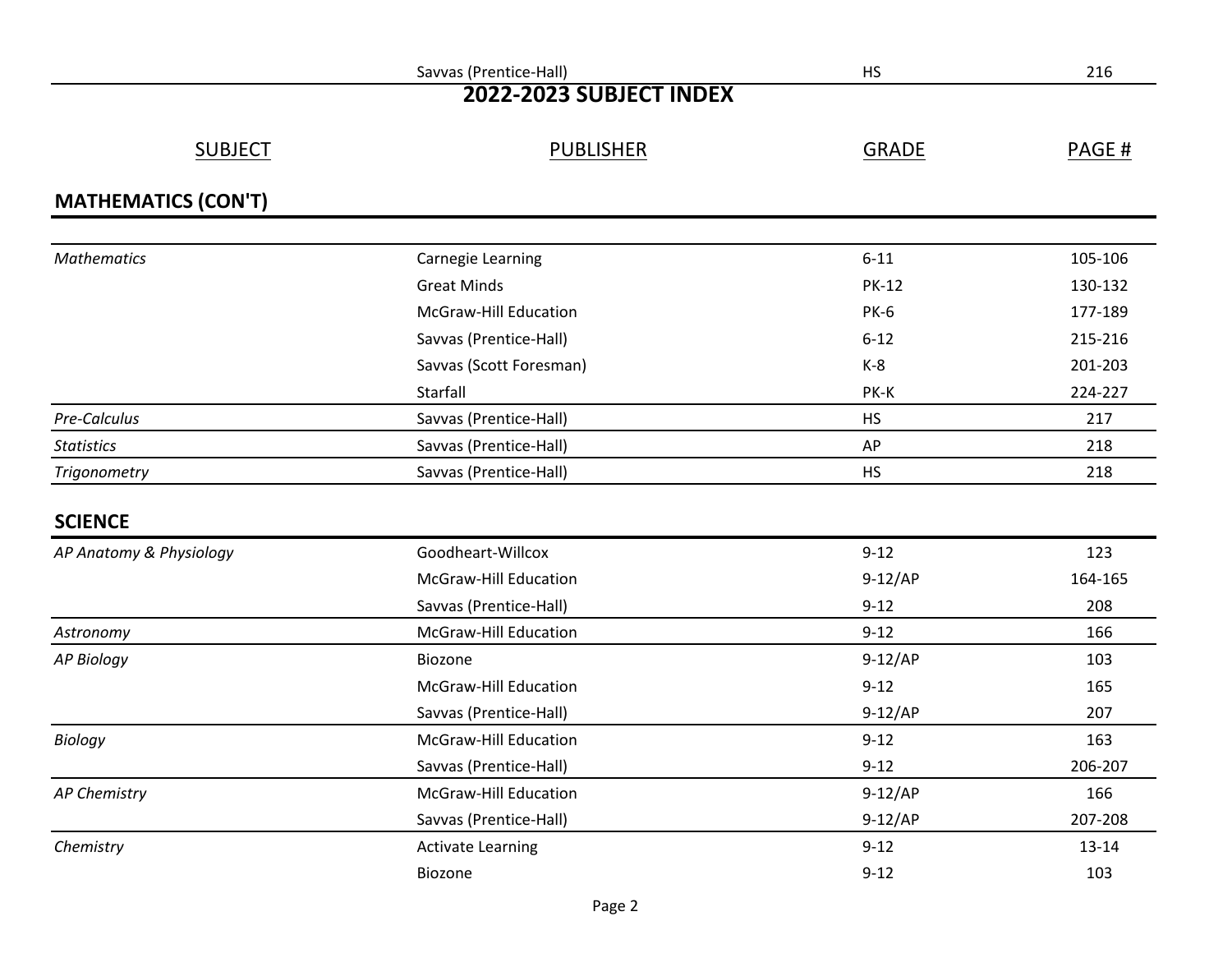|                              | <b>McGraw-Hill Education</b> | $9 - 12$     | 164       |
|------------------------------|------------------------------|--------------|-----------|
|                              | Savvas (Prentice-Hall)       | $9 - 12$     | 206-207   |
|                              | 2022-2023 SUBJECT INDEX      |              |           |
| <b>SUBJECT</b>               | <b>PUBLISHER</b>             | <b>GRADE</b> | PAGE #    |
| <b>SCIENCE (CON'T)</b>       |                              |              |           |
| <b>Earth Science</b>         | <b>Activate Learning</b>     | $9 - 12$     | $13 - 14$ |
|                              | Biozone                      | $9 - 12$     | 103       |
|                              | McGraw-Hill Education        | $9 - 12$     | 163       |
|                              | Savvas (Prentice-Hall)       | $9 - 12$     | 209       |
| <b>Environmental Science</b> | Biozone                      | $9-12/AP$    | 103-104   |
|                              | <b>McGraw-Hill Education</b> | $9 - 12$     | 166       |
|                              | Savvas (Prentice-Hall)       | $9-12/AP$    | 208       |
| Geology                      | Savvas (Prentice-Hall)       | $9 - 12$     | 208       |
| <b>Physical Science</b>      | Biozone                      | HS/AP        | 104       |
|                              | <b>McGraw-Hill Education</b> | $9 - 12$     | 164       |
| <b>AP Physics</b>            | Savvas (Prentice-Hall)       | AP           | 209       |
| <b>Physics</b>               | <b>Activate Learning</b>     | $9 - 12$     | $12 - 13$ |
|                              | Biozone                      | $9 - 12$     | 104       |
|                              | <b>McGraw-Hill Education</b> | $9 - 12$     | 164       |
|                              | Savvas (Prentice-Hall)       | $9 - 12$     | 209       |
| Intro to Plant Biology       | McGraw-Hill Education        | $9 - 12$     | 165-166   |
| Science (General)            | <b>Accelerate Learning</b>   | $K-12$       | $1 - 7$   |
|                              | <b>Activate Learning</b>     | $K-12$       | $8 - 15$  |
|                              | <b>Amplify Education</b>     | $K-8$        | 16-58     |
|                              | Carolina Biology             | PK-8         | 107-119   |
|                              | <b>Discovery Science</b>     | $K-8$        | 121-123   |
|                              | <b>Great Minds</b>           | $3 - 5$      | 129       |
|                              | <b>Knowing Science</b>       | $K-5$        | 133-136   |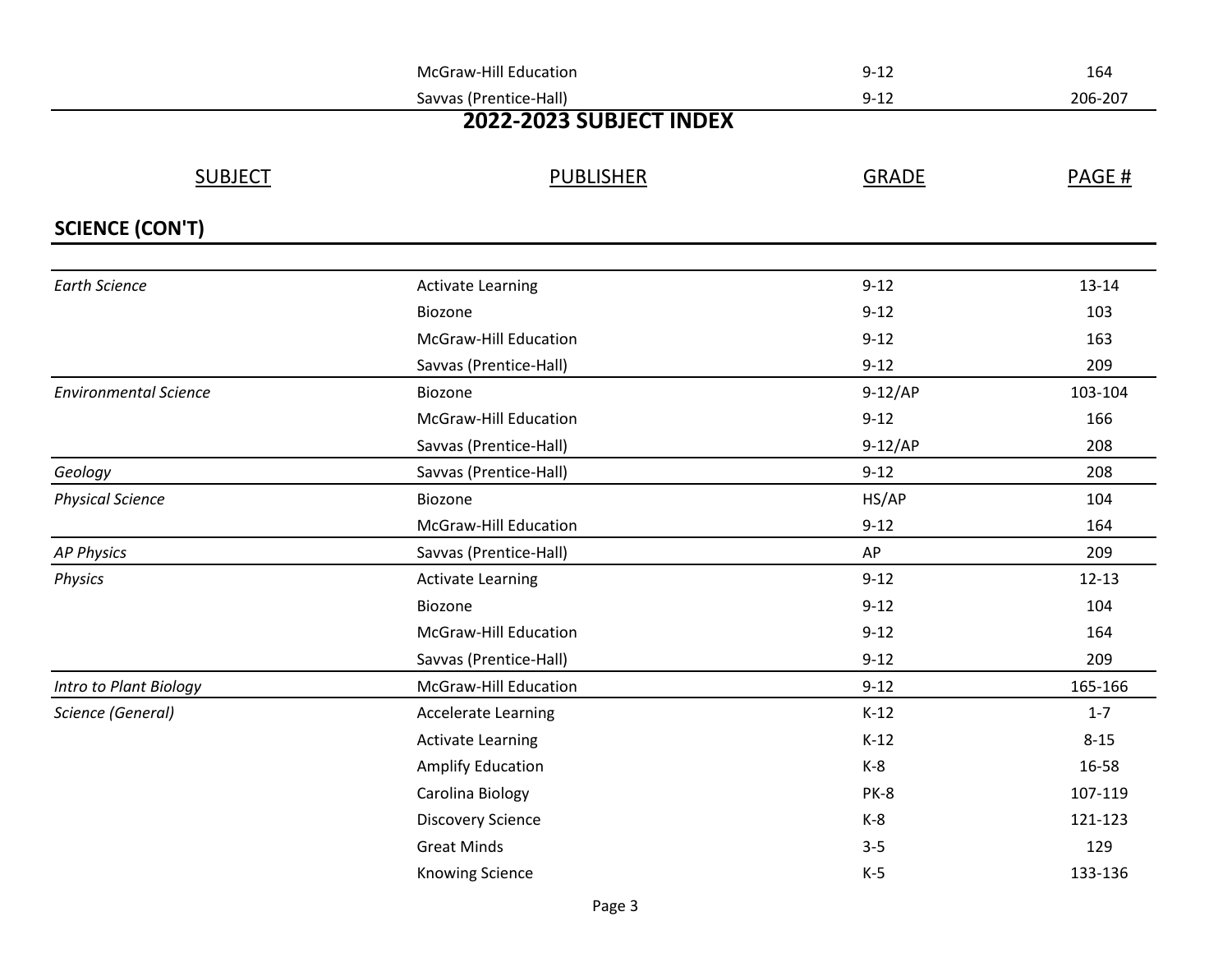|                           | Lab Aids                     | $6 - 12$     | 137-141        |
|---------------------------|------------------------------|--------------|----------------|
|                           | <b>McGraw-Hill Education</b> | $K-8$        | 159-163        |
|                           | 2022-2023 SUBJECT INDEX      |              |                |
| <b>SUBJECT</b>            | <b>PUBLISHER</b>             | <b>GRADE</b> | PAGE#          |
|                           |                              |              |                |
| <b>SCIENCE (CON'T)</b>    |                              |              |                |
| Science (General) (Con't) | Savvas (Prentice Hall)       | $6 - 8$      | 204-206        |
|                           | Savvas (Scott Foresman)      | $K-5$        | 195-198        |
|                           | TCI (Teacher's Curr Inst.)   | $K-8$        | 228-230        |
|                           | Twig                         | <b>PK-5</b>  | 232-259        |
| <b>Vocational Science</b> | Lab Aids                     | $7-12$       | 140-141        |
| AP/Zoology                | <b>McGraw Hill Education</b> | $9-12/AP$    | 167            |
| <b>SOCIAL STUDIES</b>     |                              |              |                |
| African American History  | Savvas (Prentice Hall)       | <b>HS</b>    | 212            |
| <b>American Democracy</b> | <b>McGraw Hill Education</b> | AP           | 172            |
| <b>American History</b>   | Savvas (Prentice Hall)       | 8            | 210            |
| AP American History       | <b>McGraw Hill Education</b> | AP           | 172            |
| Economics                 | <b>McGraw Hill Education</b> | <b>HS</b>    | 171            |
|                           | Savvas (Prentice Hall)       | <b>HS</b>    | 212            |
|                           | Savvas (Prentice Hall)       | AP           | 215            |
| AP European History       | Savvas (Prentice Hall)       | AP           | 214            |
| Geography                 | <b>McGraw Hill Education</b> | $6 - 12$     | 172            |
|                           | Savvas (Prentice Hall)       | $6 - 7$      | 210            |
|                           | Savvas (Prentice Hall)       | AP           | 214            |
| Government                | <b>McGraw Hill Education</b> | $9 - 10$     | 170            |
|                           | Savvas (Prentice Hall)       | <b>HS</b>    | 211            |
| Oklahoma History          | ACP, Inc.                    | $9 - 12$     | $\overline{7}$ |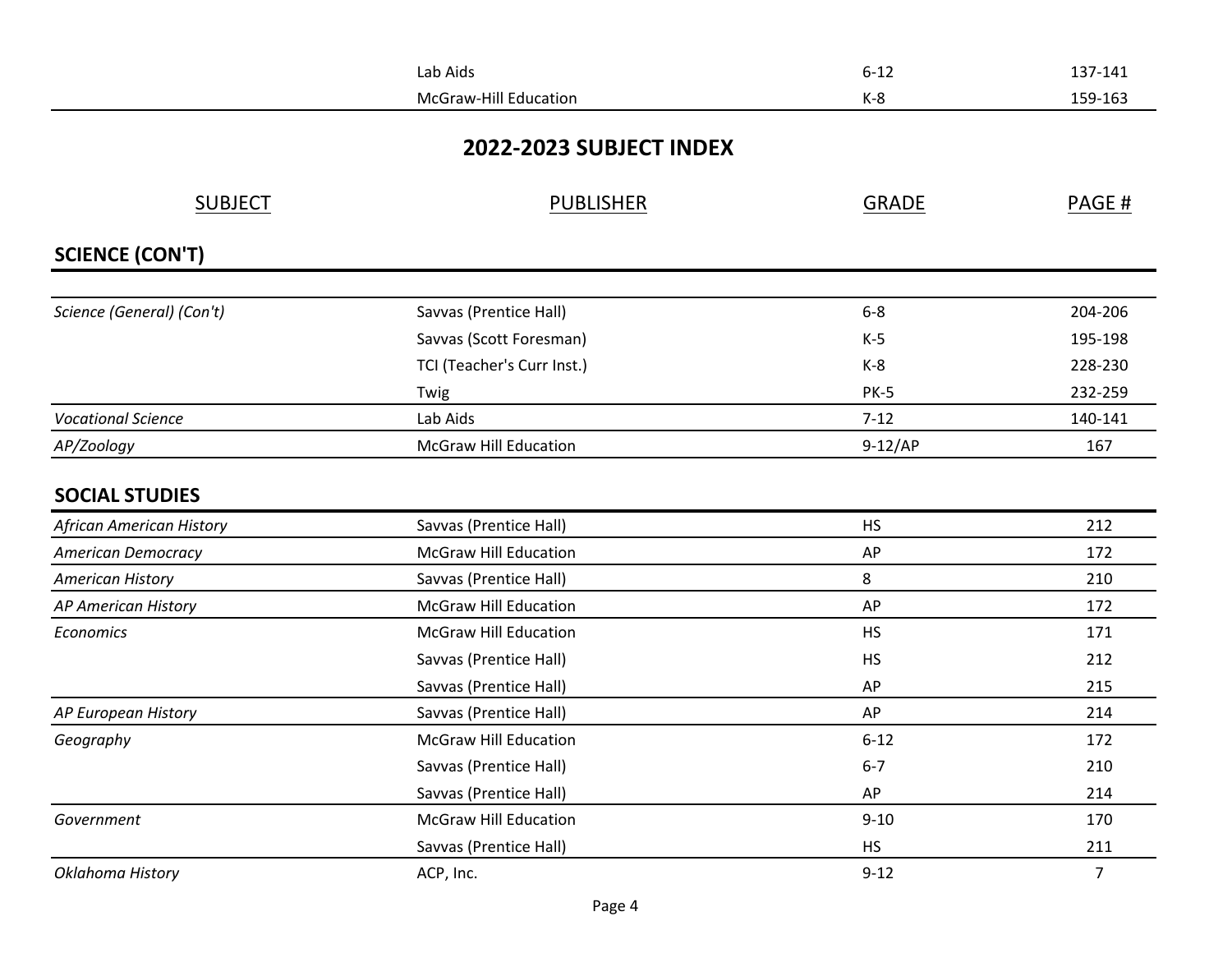|                               | <b>Clairmont Press</b>                | 10           | 120     |
|-------------------------------|---------------------------------------|--------------|---------|
|                               | <b>Oklahoma History Press</b>         | $9 - 12$     | 190     |
| $\ddot{}$                     | University of Oklahoma Press          | <b>HS</b>    | 261     |
|                               |                                       |              |         |
|                               | 2022-2023 SUBJECT INDEX               |              |         |
| <b>SUBJECT</b>                | <b>PUBLISHER</b>                      | <b>GRADE</b> | PAGE#   |
| <b>SOCIAL STUDIES (CON'T)</b> |                                       |              |         |
|                               |                                       |              |         |
| Psychology                    | Savvas (Prentice Hall)                | HS/AP        | 212-213 |
| <b>Social Studies</b>         | <b>Benchmark</b>                      | <b>PK-5</b>  | 70-102  |
|                               | <b>McGraw Hill Education</b>          | $K-5$        | 167-169 |
|                               | Savvas (Scott Foresman)               | $K-5$        | 199-201 |
|                               | <b>Social Studies School Services</b> | <b>PK-12</b> | 219-221 |
|                               | Studies Weekly, Inc                   | $K-5$        | 227-228 |
|                               | TCI (Teacher's Curr Inst)             | <b>PK-12</b> | 231     |
| Sociology                     | Savvas (Prentice Hall)                | <b>HS</b>    | 212     |
| <b>Street Law</b>             | <b>McGraw Hill Education</b>          | $9 - 12$     | 171     |
| AP United States Government   | Savvas (Prentice Hall)                | AP           | 214     |
| AP United States History      | Savvas (Prentice Hall)                | AP           | 213     |
| <b>United States History</b>  | <b>McGraw Hill Education</b>          | $9 - 11$     | 170-171 |
|                               | Savvas (Prentice Hall)                | $9 - 12$     | 211     |
|                               | <b>Social Studies School Services</b> | $8 - 12$     | 222     |
| World Geography               | <b>McGraw Hill Education</b>          | $6 - 7$      | 169-170 |
| AP World History              | Savvas (Prentice Hall)                | AP           | 215     |
| <b>World History</b>          | <b>McGraw Hill Education</b>          | $10 - 11$    | 171     |
|                               | Savvas (Prentice Hall)                | $9 - 12$     | 210-211 |
| <b>VOCATIONAL</b>             |                                       |              |         |
| <b>Business Foundations</b>   | Goodheart-Willcox                     | $9 - 12$     | 123     |
|                               |                                       |              |         |